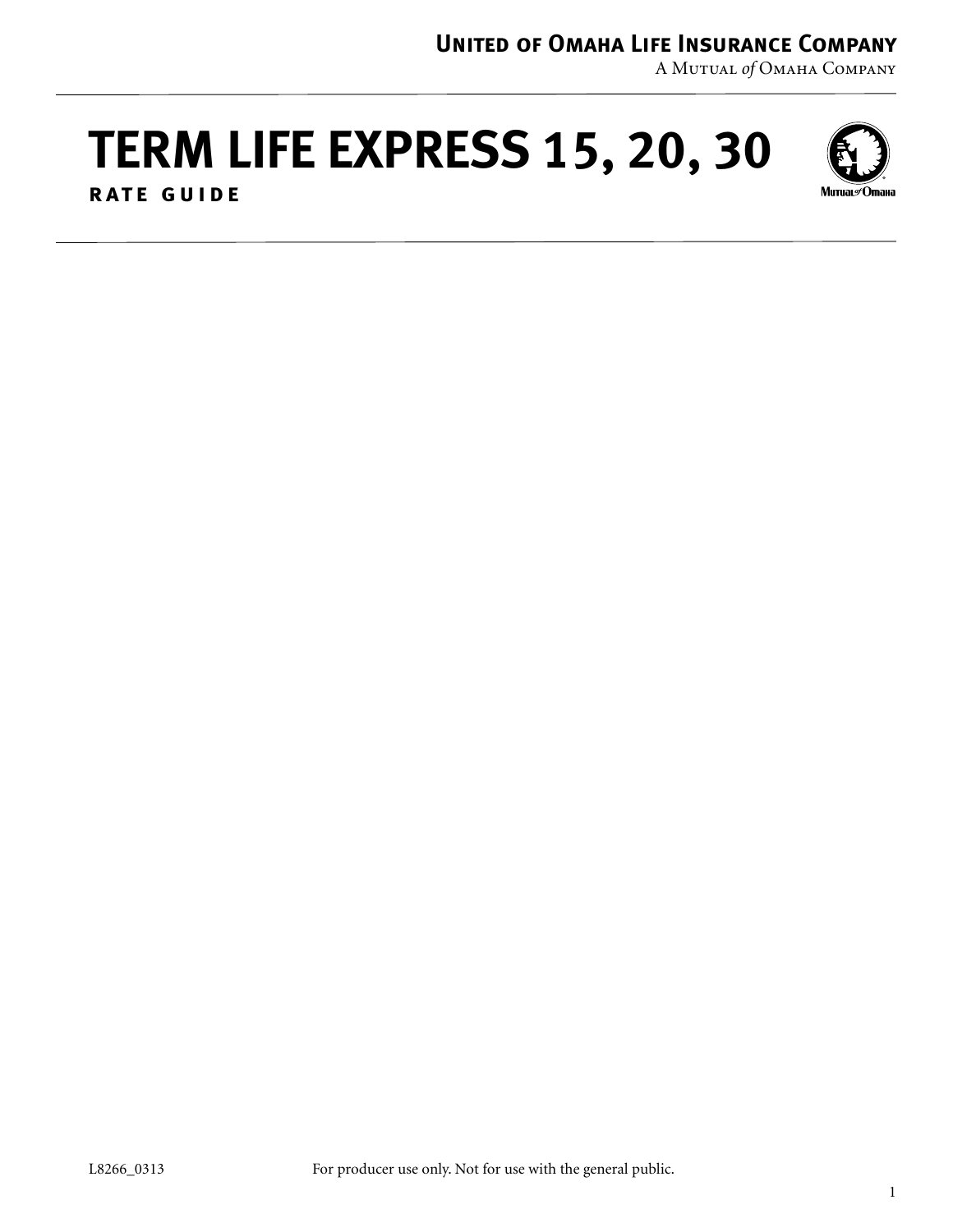## **HOW TO CALCULATE TERM LIFE PREMIUMS**

|                                                                                                                                                                |                                                                                                                              | <b>Example</b>                                                                                                                         |  |  |
|----------------------------------------------------------------------------------------------------------------------------------------------------------------|------------------------------------------------------------------------------------------------------------------------------|----------------------------------------------------------------------------------------------------------------------------------------|--|--|
| Follow these steps to calculate premium.                                                                                                                       | (Male, age 40, Nontobacco, needs \$250,000<br>Term Life Express - Full Guarantee - 20-Year Level<br>Term - Non-ROP coverage) |                                                                                                                                        |  |  |
| 1. Divide the desired death benefit amount by<br>1,000.                                                                                                        |                                                                                                                              | 1. 250                                                                                                                                 |  |  |
| 2. Locate the rate chart for the plan desired. Look<br>for the age group and tobacco user status,<br>if applicable. Identify the premium rate per<br>thousand. |                                                                                                                              | $2.$ \$3.32                                                                                                                            |  |  |
| 3. Multiply #1 by #2 above.                                                                                                                                    |                                                                                                                              | 3. \$830.00                                                                                                                            |  |  |
| 4. Add policy fee of \$60.00.                                                                                                                                  |                                                                                                                              | 4. \$890.00 Annual Premium (base plan only)                                                                                            |  |  |
| <b>Riders</b><br>5. ADB Premium: (Face amount of ADB divided<br>by 1,000) multiplied by annual ADB rate per<br>\$1,000.                                        |                                                                                                                              | 5. ADB: $$100,000/1,000 = 100 \times 1.10 = $110$                                                                                      |  |  |
| 6. Disability Income: (Monthly Disability Income<br>benefit amount divided by 100) multiplied by<br>annual DI rate per \$100.                                  |                                                                                                                              | 6. DI: 18-Month/\$250/Month Benefit<br>Male – Nontobacco – age 40 – rate per $100 = $14.49$<br>$250/100 = 2.50 \times $14.49 = $36.23$ |  |  |
| 7. Children Rider Premium: (Children's Rider<br>amount divided by 1,000) multiplied by \$7.20.<br>(\$5,000 or \$10,000 only. \$7.20 is the annual<br>CR rate.) |                                                                                                                              | 7. Children's Rider<br>\$5,000 @ \$7.20<br>$$7.20 \times (5,000/1,000) = $36.00$                                                       |  |  |
| 8. Waiver of Premium: (total base plan + all<br>riders) multiplied by .07. (.07 is the annual WP<br>rate.)                                                     |                                                                                                                              | 8. Waiver of Premium:<br>Annual Premium \$890.00 + ADB \$110.00 +<br>DI \$36.23 + CR \$36.00 = \$1,072.23.                             |  |  |
| Add any Rider costs to Step 4 (if applicable).                                                                                                                 |                                                                                                                              | $$1,072.23 \times .07 = $75.06.$<br>$$1,072.23 + $75.06 = $1,147.29$                                                                   |  |  |
| 9. Payment Options:<br>Multiply annual premium by:<br>• 0.089 for monthly bank draft<br>0.52 for semiannual<br>• 0.275 for quarterly                           |                                                                                                                              | 9. Annual \$1,147.29<br>Monthly \$102.11<br>Quarterly \$315.50<br>Semiannual \$596.59                                                  |  |  |

**Note:** Accurate premiums **cannot** be calculated when you combine 20- or 30-year Level Term with Return of Premium with any of the riders. Please use WinFlex to generate an accurate premium when combining Level Term with Return of Premium and riders.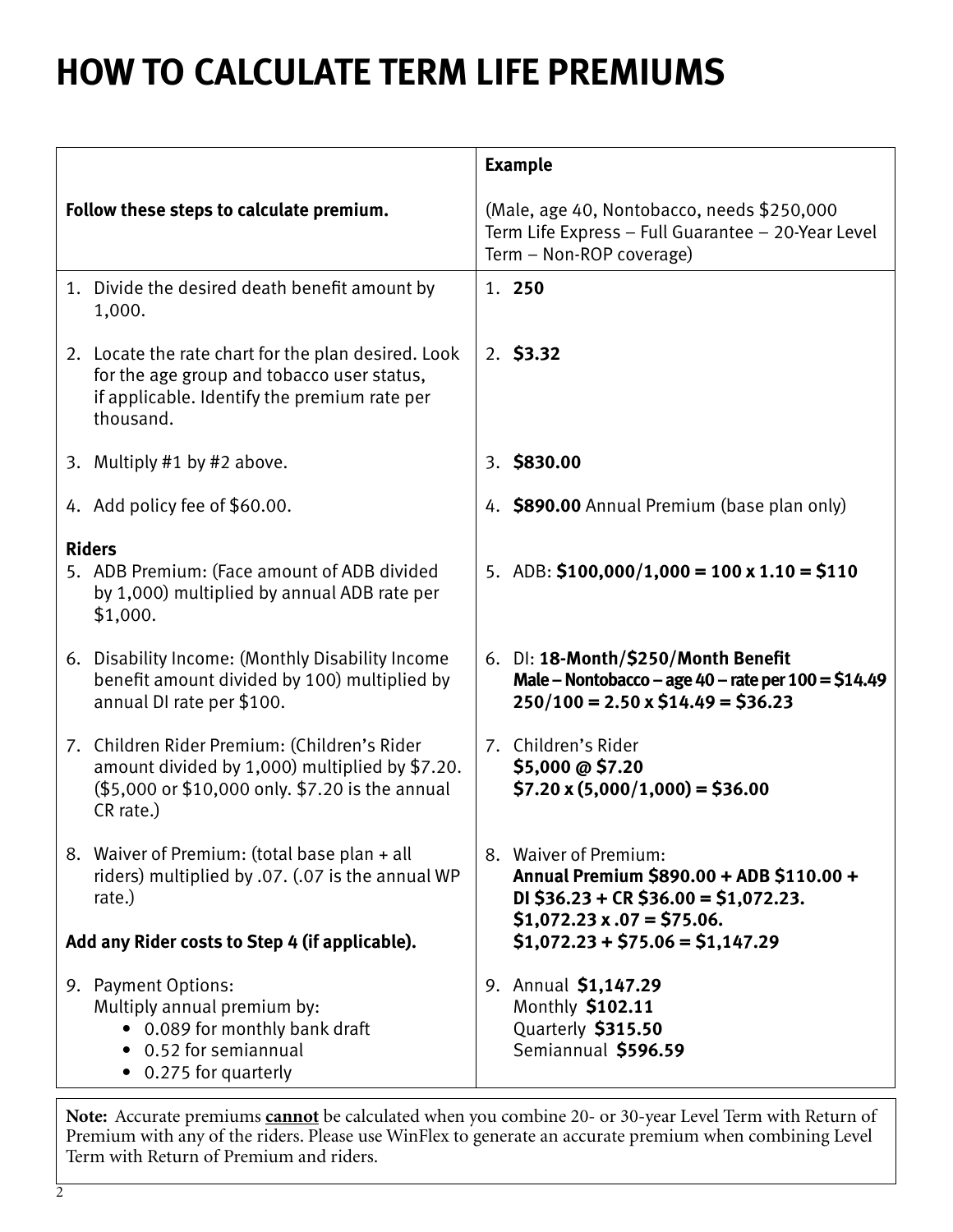## Five Year Guarantee Rates – Non-ROP

**(Simplified Underwriting – Face Amount \$25,000 - \$400,000)**

| 20-year Level Term                |
|-----------------------------------|
| (5-year Guarantee)                |
| <b>Simplified Underwriting</b>    |
| Face Amount \$25,000 to \$400,000 |
| 20-year level premium per \$1,000 |

| Issue<br>Age | Male<br>Nontobacco | Male<br><b>Tobacco</b> | Female<br>Nontobacco | Female<br>Tobacco | lssı<br>Ag     |
|--------------|--------------------|------------------------|----------------------|-------------------|----------------|
| 18           | 1.29               | 2.87                   | 1.22                 | 2.45              | 18             |
| 19           | 1.29               | 2.87                   | 1.22                 | 2.45              | 19             |
| 20           | 1.29               | 2.87                   | 1.22                 | 2.45              | 2(             |
| 21           | 1.29               | 2.87                   | 1.22                 | 2.45              | 21             |
| 22           | 1.29               | 2.87                   | 1.22                 | 2.45              | 22             |
| 23           | 1.29               | 2.87                   | 1.22                 | 2.45              | 2 <sup>3</sup> |
| 24           | 1.29               | 2.87                   | 1.22                 | 2.45              | 24             |
| 25           | 1.29               | 2.87                   | 1.22                 | 2.45              | 25             |
| 26           | 1.36               | 2.91                   | 1.27                 | 2.53              | 26             |
| 27           | 1.42               | 2.94                   | 1.34                 | 2.60              | 27             |
| 28           | 1.49               | 2.97                   | 1.40                 | 2.69              | 28             |
| 29           | 1.56               | 3.00                   | 1.47                 | 2.77              | 2 <sup>c</sup> |
| 30           | 1.63               | 3.04                   | 1.54                 | 2.86              | 3 <sup>0</sup> |
| 31           | 1.71               | 3.23                   | 1.61                 | 3.04              | 31             |
| 32           | 1.80               | 3.43                   | 1.67                 | 3.23              | 32             |
| 33           | 1.88               | 3.65                   | 1.75                 | 3.43              | 3 <sup>3</sup> |
| 34           | 1.97               | 3.88                   | 1.82                 | 3.64              | 34             |
| 35           | 2.06               | 4.11                   | 1.90                 | 3.87              | 35             |
| 36           | 2.24               | 4.47                   | 2.08                 | 4.21              | 36             |
| 37           | 2.44               | 4.87                   | 2.27                 | 4.57              | 37             |
| 38           | 2.66               | 5.30                   | 2.48                 | 4.97              | 38             |
| 39           | 2.90               | 5.77                   | 2.71                 | 5.41              | 39             |
| 40           | 3.15               | 6.27                   | 2.96                 | 5.88              | 4(             |
| 41           | 3.42               | 6.85                   | 3.21                 | 6.42              | 41             |
| 42           | 3.71               | 7.48                   | 3.49                 | 7.02              | 42             |
| 43           | 4.02               | 8.17                   | 3.77                 | 7.67              | 4 <sup>3</sup> |
| $\rm 44$     | 4.36               | 8.92                   | 4.09                 | 8.38              | 44             |
| 45           | 4.73               | 9.75                   | 4.44                 | 9.15              | 45             |
| 46           | 5.14               | 10.44                  | 4.82                 | 9.80              | 46             |
| 47           | 5.59               | 11.18                  | 5.23                 | 10.50             | 47             |
| 48           | 6.06               | 11.98                  | 5.69                 | 11.25             | 48             |
| 49           | 6.58               | 12.83                  | 6.18                 | 12.05             | 49             |
| 50           | 7.15               | 13.74                  | 6.72                 | 12.90             | 5(             |
| 51           | 7.78               | 14.79                  | 7.31                 | 13.90             | 51             |
| 52           | 8.46               | 15.93                  | 7.95                 | 14.96             | 52             |
| 53           | 9.22               | 17.17                  | 8.65                 | 16.12             | 53             |
| 54           | 10.02              | 18.49                  | 9.41                 | 17.36             | 54             |
| 55           | 10.91              | 19.91                  | 10.23                | 18.70             | 55             |
| 56           | 12.30              | 22.38                  | 11.54                | 21.01             | 56             |
| 57           | 13.88              | 25.17                  | 13.02                | 23.63             | 57             |
| 58           | 15.66              | 28.29                  | 14.70                | 26.56             | 58             |
| 59           | 17.66              | 31.80                  | 16.58                | 29.86             | 59             |
| 60           | 19.92              | 35.75                  | 18.71                | 33.56             | 60             |
| 61           | 22.94              | 41.17                  | 21.54                | 38.65             | 61             |
| 62           | 26.43              | 47.43                  | 24.82                | 44.53             | 62             |
| 63           | 30.46              | 54.66                  | 28.60                | 51.32             | 63             |
| 64           | 35.09              | 62.96                  | 32.95                | 59.12             | 64             |
| 65           | 40.42              | 72.53                  | 37.95                | 68.10             | 65             |

#### **30-year Level Term (5-year Guarantee) Simplified Underwriting Face Amount \$25,000 to \$400,000 30-year level premium per \$1,000**

| Issue<br>Age | Male<br>Nontobacco | Male<br><b>Tobacco</b> | <b>Female</b><br>Nontobacco |       |  |  |
|--------------|--------------------|------------------------|-----------------------------|-------|--|--|
| 18           | 1.57               | 3.31                   | 1.48                        | 2.86  |  |  |
| 19           | 1.57               | 3.31                   | 1.48                        | 2.86  |  |  |
| 20           | 1.57               | 3.31                   | 1.48                        | 2.86  |  |  |
| 21           | 1.57               | 3.31<br>1.48           |                             | 2.86  |  |  |
| 22           | 1.57               | 3.31                   | 1.48                        | 2.86  |  |  |
| 23           | 1.57               | 3.31                   | 1.48                        | 2.86  |  |  |
| 24           | 1.57               | 3.31                   | 1.48                        | 2.86  |  |  |
| 25           | 1.57               | 3.31                   | 1.48                        | 2.86  |  |  |
| 26           | 1.65               | 3.44                   | 1.56                        | 3.02  |  |  |
| 27           | 1.74               | 3.57                   | 1.64                        | 3.18  |  |  |
| 28           | 1.83               | 3.72                   | 1.72                        | 3.36  |  |  |
| 29           | 1.93               | 3.86                   | 1.81                        | 3.54  |  |  |
| 30           | 2.03               | 4.01                   | 1.91                        | 3.73  |  |  |
| 31           | 2.13               | 4.26                   | 2.01                        | 3.96  |  |  |
| 32           | 2.25               | 4.51                   | 2.12                        | 4.20  |  |  |
| 33           | 2.37               | 4.78                   | 2.22                        | 4.46  |  |  |
| 34           | 2.49               | 5.07                   | 2.34                        | 4.74  |  |  |
| 35           | 2.63               | 5.37                   | 2.47                        | 5.04  |  |  |
| 36           | 2.86               | 5.88                   | 2.68                        | 5.51  |  |  |
| 37           | 3.12               | 6.42                   | 2.92                        | 6.02  |  |  |
| 38           | 3.40               | 7.02                   | 3.18                        | 6.59  |  |  |
| 39           | 3.71               | 7.68                   | 3.45                        | 7.20  |  |  |
| 40           | 4.04               | 8.39                   | 3.75                        | 7.88  |  |  |
| 41           | 4.40               | 9.12                   | 4.10                        | 8.56  |  |  |
| 42           | 4.80               | 9.91                   | 4.47                        | 9.31  |  |  |
| 43           | 5.23               | 10.76                  | 4.89                        | 10.11 |  |  |
| 44           | 5.70               | 11.70                  | 5.34                        | 10.99 |  |  |
| 45           | 6.21               | 12.72                  | 5.83                        | 11.94 |  |  |
| 46           | 6.81               | 13.46                  | 6.40                        | 12.64 |  |  |
| 47           | 7.48               | 14.24                  | 7.02                        | 13.37 |  |  |
| 48           | 8.21               | 15.08                  | 7.70                        | 14.14 |  |  |
| 49           | 9.01               | 15.95                  | 8.45                        | 14.96 |  |  |
| 50           | 9.88               | 16.87                  | 9.27                        | 15.82 |  |  |
| 51           | 10.82              | 18.30                  | 10.17                       | 17.08 |  |  |
| 52           | 11.75              | 19.72                  | 11.07                       | 18.34 |  |  |
| 53           | 12.67              | 21.16                  | 11.99                       | 19.60 |  |  |
| 54           | 13.60              | 22.58                  | 12.89                       | 20.84 |  |  |
| 55           | 14.68              | 24.01                  | 13.79                       | 22.10 |  |  |
| 56           | 15.83              | 25.48                  | 14.83                       | 23.87 |  |  |
| 57           | 17.01              | 27.68<br>15.90         |                             | 25.99 |  |  |
| 58           | 18.22              | 31.12<br>16.97         |                             | 29.22 |  |  |
| 59           | 19.46              | 34.98<br>18.24         |                             | 32.84 |  |  |
| 60           | 21.91              | 39.32                  | 20.58                       | 36.92 |  |  |
| 61           | 25.24              | 45.29                  | 23.70                       | 42.52 |  |  |
| 62           | 29.08              | 52.18                  | 27.30                       | 48.99 |  |  |
| 63           | 33.51              | 60.13                  | 31.46                       | 56.45 |  |  |
| 64           | 38.60              | 69.26                  | 36.24                       | 65.03 |  |  |
| 65           | 44.46              | 79.79                  | 41.75                       | 74.91 |  |  |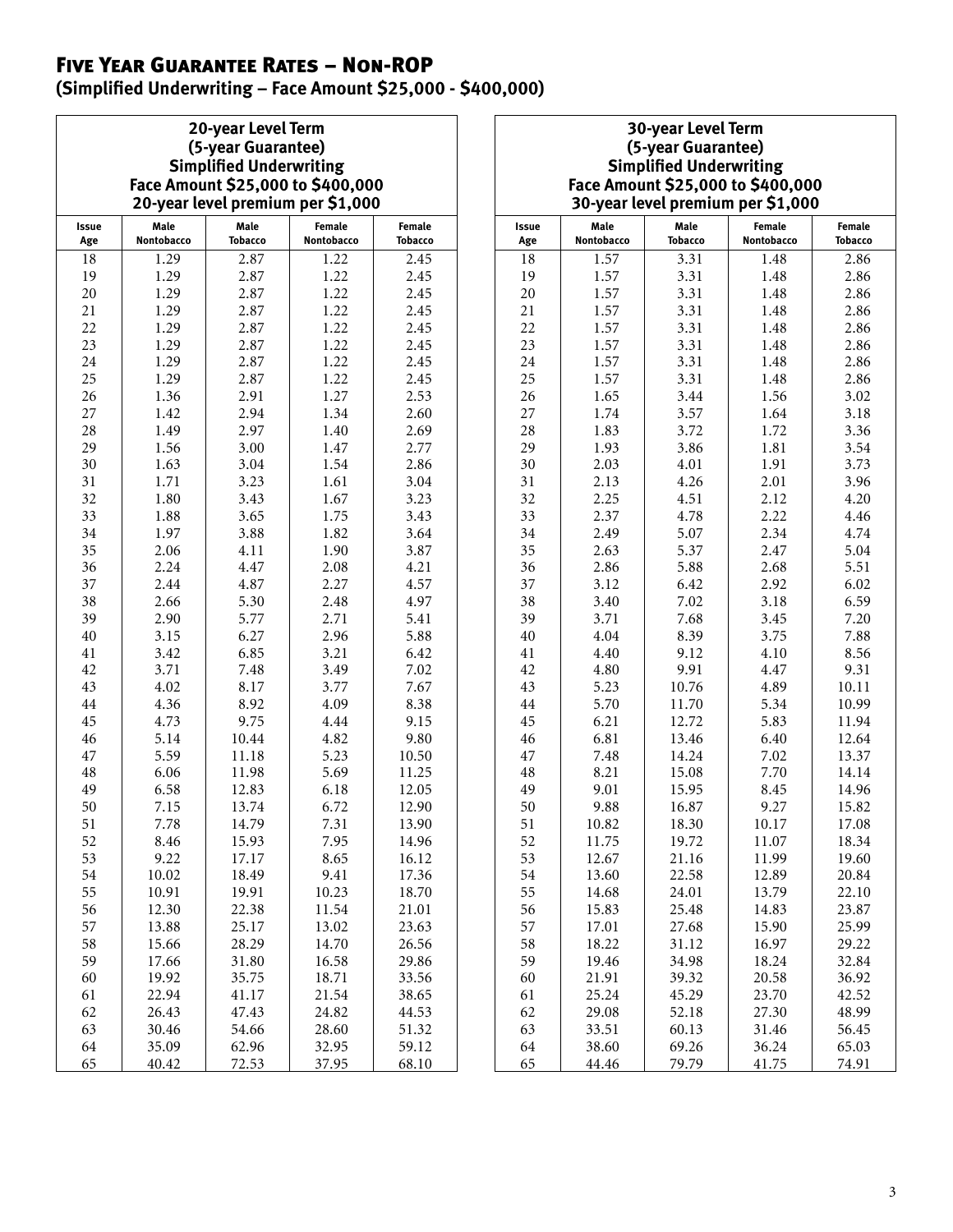## Full Guarantee Rates – Non-ROP

**(Simplified Underwriting – Face Amount \$25,000 - \$400,000)**

| 15-year Level Term<br>(Full Guarantee)<br><b>Simplified Underwriting</b><br>Face Amount \$25,000 to \$400,000<br>15-year level premium per \$1,000 |                    |                        |                      |                   |  |  |  |
|----------------------------------------------------------------------------------------------------------------------------------------------------|--------------------|------------------------|----------------------|-------------------|--|--|--|
| Issue<br>Age                                                                                                                                       | Male<br>Nontobacco | Male<br><b>Tobacco</b> | Female<br>Nontobacco | Female<br>Tobacco |  |  |  |
| 18                                                                                                                                                 | 1.35               | 2.56                   | 1.27                 | 2.43              |  |  |  |
| 19                                                                                                                                                 | 1.35               | 2.56                   | 1.27                 | 2.43              |  |  |  |
| 20                                                                                                                                                 | 1.35               | 2.56                   | 1.27                 | 2.43              |  |  |  |
| 21                                                                                                                                                 | 1.35               | 2.56                   | 1.27                 | 2.43              |  |  |  |
| 22                                                                                                                                                 | 1.35               | 2.56                   | 1.27                 | 2.43              |  |  |  |
| 23                                                                                                                                                 | 1.35               | 2.56                   | 1.27                 | 2.43              |  |  |  |
| 24                                                                                                                                                 | 1.35               | 2.56                   | 1.27                 | 2.43              |  |  |  |
| 25                                                                                                                                                 | 1.35               | 2.56                   | 1.27                 | 2.43              |  |  |  |
| 26                                                                                                                                                 | 1.42               | 2.61                   | 1.33                 | 2.45              |  |  |  |
| 27                                                                                                                                                 | 1.48               | 2.66                   | 1.40                 | 2.46              |  |  |  |
| 28                                                                                                                                                 | 1.52               | 2.70                   | 1.45                 | 2.48              |  |  |  |
| 29                                                                                                                                                 | 1.54               | 2.75                   | 1.47                 | 2.50              |  |  |  |
| 30                                                                                                                                                 | 1.56               | 2.80                   | 1.48                 | 2.52              |  |  |  |
| 31                                                                                                                                                 | 1.63               | 2.98                   | 1.57                 | 2.71              |  |  |  |
| 32                                                                                                                                                 | 1.71               | 3.16                   | 1.66                 | 2.89              |  |  |  |
| 33                                                                                                                                                 | 1.79               | 3.35                   | 1.75                 | 3.08              |  |  |  |
| 34                                                                                                                                                 | 1.87               | 3.53                   | 1.84                 | 3.27              |  |  |  |
| 35                                                                                                                                                 | 1.96               | 3.71                   | 1.93                 | 3.46              |  |  |  |
| 36                                                                                                                                                 | 2.09               | 4.15                   | 2.04                 | 3.87              |  |  |  |
| 37                                                                                                                                                 |                    |                        |                      |                   |  |  |  |
| 38                                                                                                                                                 | 2.23<br>2.37       | 4.58<br>5.01           | 2.15<br>2.26         | 4.29<br>4.70      |  |  |  |
| 39                                                                                                                                                 | 2.50               | 5.45                   | 2.36                 | 5.12              |  |  |  |
|                                                                                                                                                    |                    |                        |                      |                   |  |  |  |
| 40                                                                                                                                                 | 2.63               | 5.88                   | 2.47                 | 5.53              |  |  |  |
| 41                                                                                                                                                 | 2.91               | 6.44                   | 2.74                 | 6.09              |  |  |  |
| 42                                                                                                                                                 | 3.20               | 7.00                   | 3.01                 | 6.66              |  |  |  |
| 43                                                                                                                                                 | 3.48               | 7.56                   | 3.28                 | 7.23              |  |  |  |
| 44                                                                                                                                                 | 3.76               | 8.12                   | 3.55                 | 7.79              |  |  |  |
| 45                                                                                                                                                 | 4.04               | 8.67                   | 3.82                 | 8.36              |  |  |  |
| 46                                                                                                                                                 | 4.52               | 9.52                   | 4.27                 | 9.18              |  |  |  |
| 47                                                                                                                                                 | 5.00               | 10.37                  | 4.72                 | 10.00             |  |  |  |
| 48                                                                                                                                                 | 5.49               | 11.21                  | 5.17                 | 10.81             |  |  |  |
| 49                                                                                                                                                 | 5.97               | 12.06                  | 5.62                 | 11.63             |  |  |  |
| 50                                                                                                                                                 | 6.45               | 12.91                  | 6.07                 | 12.45             |  |  |  |
| 51                                                                                                                                                 | 7.06               | 14.00                  | 6.66                 | 13.44             |  |  |  |
| 52                                                                                                                                                 | 7.67               | 15.09                  | 7.25                 | 14.43             |  |  |  |
| 53                                                                                                                                                 | 8.27               | 16.19                  | 7.85                 | 15.42             |  |  |  |
| 54                                                                                                                                                 | 8.88               | 17.28                  | 8.44                 | 16.40             |  |  |  |
| 55                                                                                                                                                 | 9.58               | 18.37                  | 9.03                 | 17.39             |  |  |  |
| 56                                                                                                                                                 | 10.33<br>11.10     | 19.50                  | 9.71<br>10.41        | 18.78             |  |  |  |
| 57                                                                                                                                                 |                    | 20.83                  |                      | 20.17             |  |  |  |
| 58                                                                                                                                                 | 11.89              | 22.36                  | 11.11                | 21.55             |  |  |  |
| 59                                                                                                                                                 | 12.70              | 24.09                  | 11.81                | 22.94             |  |  |  |
| 60                                                                                                                                                 | 13.53              | 26.02                  | 12.52                | 24.32             |  |  |  |
| 61                                                                                                                                                 | 15.36              | 30.20                  | 14.41                | 28.94             |  |  |  |
| 62                                                                                                                                                 | 17.19              | 34.58                  | 16.28                | 33.56             |  |  |  |
| 63                                                                                                                                                 | 19.02              | 39.16                  | 18.14                | 38.18             |  |  |  |
| 64<br>65                                                                                                                                           | 20.90<br>22.78     | 43.94<br>48.94         | 20.01<br>21.88       | 42.80<br>47.43    |  |  |  |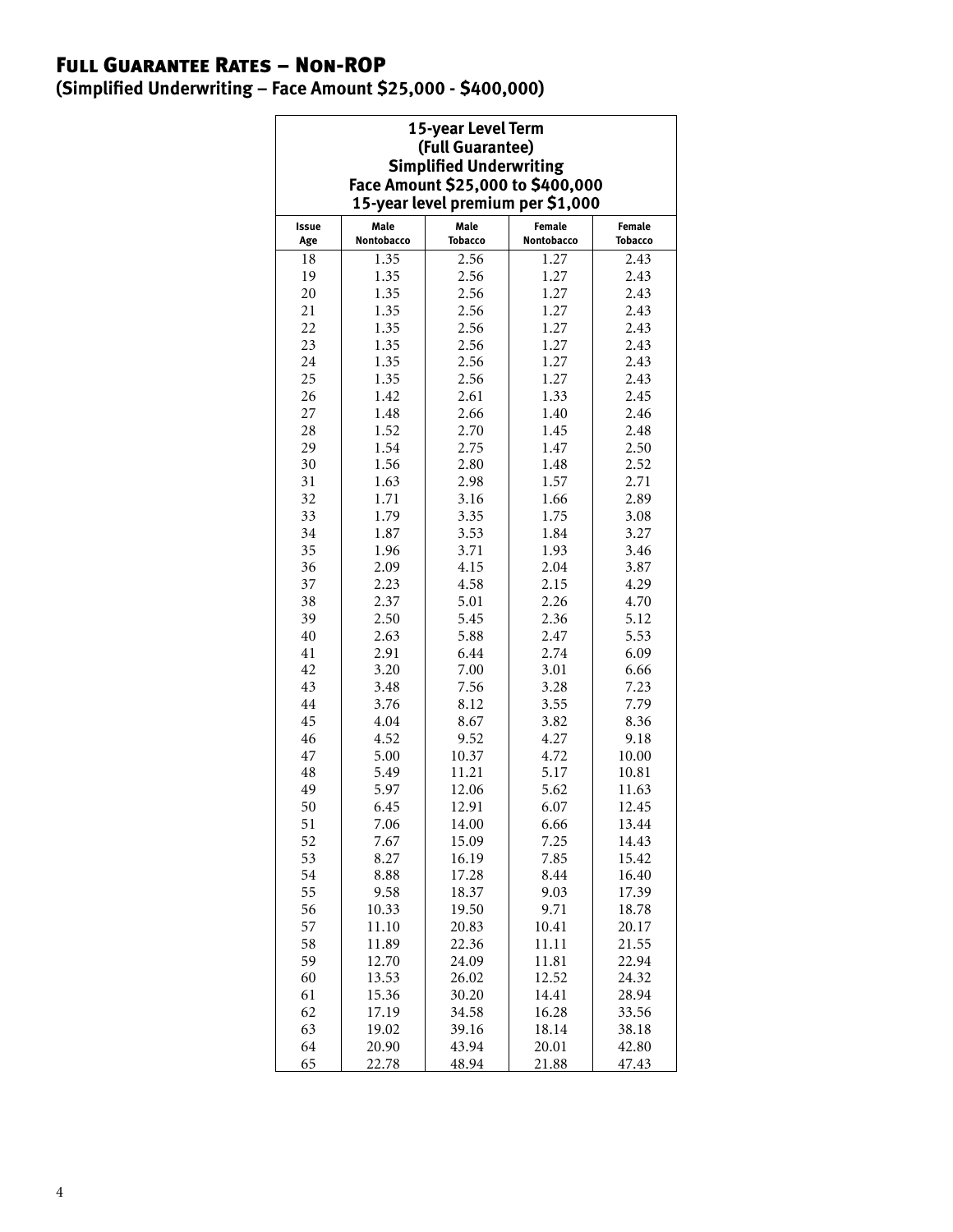## Full Guarantee Rates – Non-ROP

**(Simplified Underwriting – Face Amount \$25,000 - \$400,000)**

| <b>20-year Level Term</b>          |      |        |  |  |  |  |
|------------------------------------|------|--------|--|--|--|--|
| (Full Guarantee)                   |      |        |  |  |  |  |
| <b>Simplified Underwriting</b>     |      |        |  |  |  |  |
| Policy Sizes \$25,000 to \$400,000 |      |        |  |  |  |  |
| 20-year level premium per \$1,000  |      |        |  |  |  |  |
| Male                               | Male | Female |  |  |  |  |

| Issue | Male       | Male           | <b>Female</b> | Female         |
|-------|------------|----------------|---------------|----------------|
| Age   | Nontobacco | <b>Tobacco</b> | Nontobacco    | <b>Tobacco</b> |
| 18    | 1.36       | 3.02           | 1.28          | 2.58           |
| 19    | 1.36       | 3.02           | 1.28          | 2.58           |
| 20    | 1.36       | 3.02           | 1.28          | 2.58           |
| 21    | 1.36       | 3.02           | 1.28          | 2.58           |
| 22    | 1.36       | 3.02           | 1.28          | 2.58           |
| 23    | 1.36       | 3.02           | 1.28          | 2.58           |
| 24    | 1.36       | 3.02           | 1.28          | 2.58           |
| 25    | 1.36       | 3.02           | 1.28          | 2.58           |
| 26    | 1.43       | 3.06           | 1.34          | 2.66           |
| 27    | 1.49       | 3.09           | 1.41          | 2.74           |
| 28    | 1.57       | 3.13           | 1.47          | 2.83           |
| 29    | 1.64       | 3.16           | 1.55          | 2.92           |
| 30    | 1.72       | 3.20           | 1.62          | 3.01           |
| 31    | 1.80       | 3.40           | 1.69          | 3.20           |
| 32    | 1.89       | 3.61           | 1.76          | 3.40           |
| 33    | 1.98       | 3.84           | 1.84          | 3.61           |
| 34    | 2.07       | 4.08           | 1.92          | 3.83           |
| 35    | 2.17       | 4.33           | 2.00          | 4.07           |
| 36    | 2.36       | 4.71           | 2.19          | 4.43           |
| 37    | 2.57       | 5.13           | 2.39          |                |
| 38    | 2.80       | 5.58           | 2.61          |                |
| 39    | 3.05       | 6.07           | 2.85          | 5.69           |
| 40    | 3.32       | 6.60           | 3.12          | 6.19           |
| 41    | 3.60       | 7.21           | 3.38          | 6.76           |
| 42    | 3.90       | 7.87           | 3.67          | 7.39           |
| 43    | 4.23       | 8.60           | 3.97          | 8.07           |
| 44    | 4.59       | 9.39           | 4.31          | 8.82           |
| 45    | 4.98       | 10.26          | 4.67          | 9.63           |
| 46    | 5.41       | 10.99          | 5.07          | 10.32          |
| 47    | 5.88       | 11.77          | 5.51          | 11.05          |
| 48    | 6.38       | 12.61          | 5.99          | 11.84          |
| 49    | 6.93       | 13.50          | 6.51          | 12.68          |
| 50    | 7.53       | 14.46          | 7.07          | 13.58          |
| 51    | 8.19       | 15.57          | 7.69          | 14.63          |
| 52    | 8.91       | 16.77          | 8.37          | 15.75          |
| 53    | 9.70       | 18.07          | 9.10          | 16.97          |
| 54    | 10.55      | 19.46          | 9.90          | 18.27          |
| 55    | 11.48      | 20.96          | 10.77         | 19.68          |
| 56    | 12.95      | 23.56          | 12.15         | 22.12          |
| 57    | 14.61      | 26.49          | 13.71         | 24.87          |
| 58    | 16.48      | 29.78          | 15.47         | 27.96          |
| 59    | 18.59      | 33.47          | 17.45         | 31.43          |
| 60    | 20.97      | 37.63          | 19.69         | 35.33          |

#### **30-year Level Term (Full Guarantee) Simplified Underwriting Policy Sizes \$25,000 to \$400,000 30-year level premium per \$1,000**

| Issue<br>Age | Male<br>Nontobacco | Male<br><b>Tobacco</b> | Female<br>Nontobacco | Female<br><b>Tobacco</b> |
|--------------|--------------------|------------------------|----------------------|--------------------------|
| 18           | 1.74               | 3.68                   | 1.64                 | 3.18                     |
| 19           | 1.74               | 3.68                   | 1.64                 | 3.18                     |
| 20           | 1.74               | 3.68                   | 1.64                 | 3.18                     |
| 21           | 1.74               | 3.68                   | 1.64                 | 3.18                     |
| 22           | 1.74               | 3.68                   | 1.64                 | 3.18                     |
| 23           | 1.74               | 3.68                   | 1.64                 | 3.18                     |
| 24           | 1.74               | 3.68                   | 1.64                 | 3.18                     |
| 25           | 1.74               | 3.68                   | 1.64                 | 3.18                     |
| 26           | 1.83               | 3.82                   | 1.73                 | 3.35                     |
| 27           | 1.93               | 3.97                   | 1.82                 | 3.53                     |
| 28           | 2.03               | 4.13                   | 1.91                 | 3.73                     |
| 29           | 2.14               | 4.29                   | 2.01                 | 3.93                     |
| 30           | 2.25               | 4.46                   | 2.12                 | 4.14                     |
| 31           | 2.37               | 4.73                   | 2.23                 | 4.40                     |
| 32           | 2.50               | 5.01                   | 2.35                 | 4.67                     |
| 33           | 2.63               | 5.31                   | 2.47                 | 4.96                     |
| 34           | 2.77               | 5.63                   | 2.60                 | 5.27                     |
| 35           | 2.92               | 5.97                   | 2.74                 | 5.60                     |
| 36           | 3.18               | 6.53                   | 2.98                 | 6.12                     |
| 37           | 3.47               | 7.13                   | 3.24                 | 6.69                     |
| 38           | 3.78               | 7.80                   | 3.53                 | 7.32                     |
| 39           | 4.12               | 8.53                   | 3.83                 | 8.00                     |
| 40           | 4.49               | 9.32                   | 4.17                 | 8.75                     |
| 41           | 4.89               | 10.13                  | 4.55                 | 9.51                     |
| 42           | 5.33               | 11.01                  | 4.97                 | 10.34                    |
| 43           | 5.81               | 11.96                  | 5.43                 | 11.23                    |
| 44           | 6.33               | 13.00                  | 5.93                 | 12.21                    |
| 45           | 6.90               | 14.13                  | 6.48                 | 13.27                    |
| 46           | 7.57               | 14.79                  | 7.11                 | 14.04                    |
| 47           | 8.31               | 15.48                  | 7.80                 | 14.85                    |
| 48           | 9.12               | 16.21                  | 8.56                 | 15.71                    |
| 49           | 10.01              | 16.97                  | 9.39                 | 16.62                    |
| 50           | 10.98              | 17.76                  | 10.30                | 17.58                    |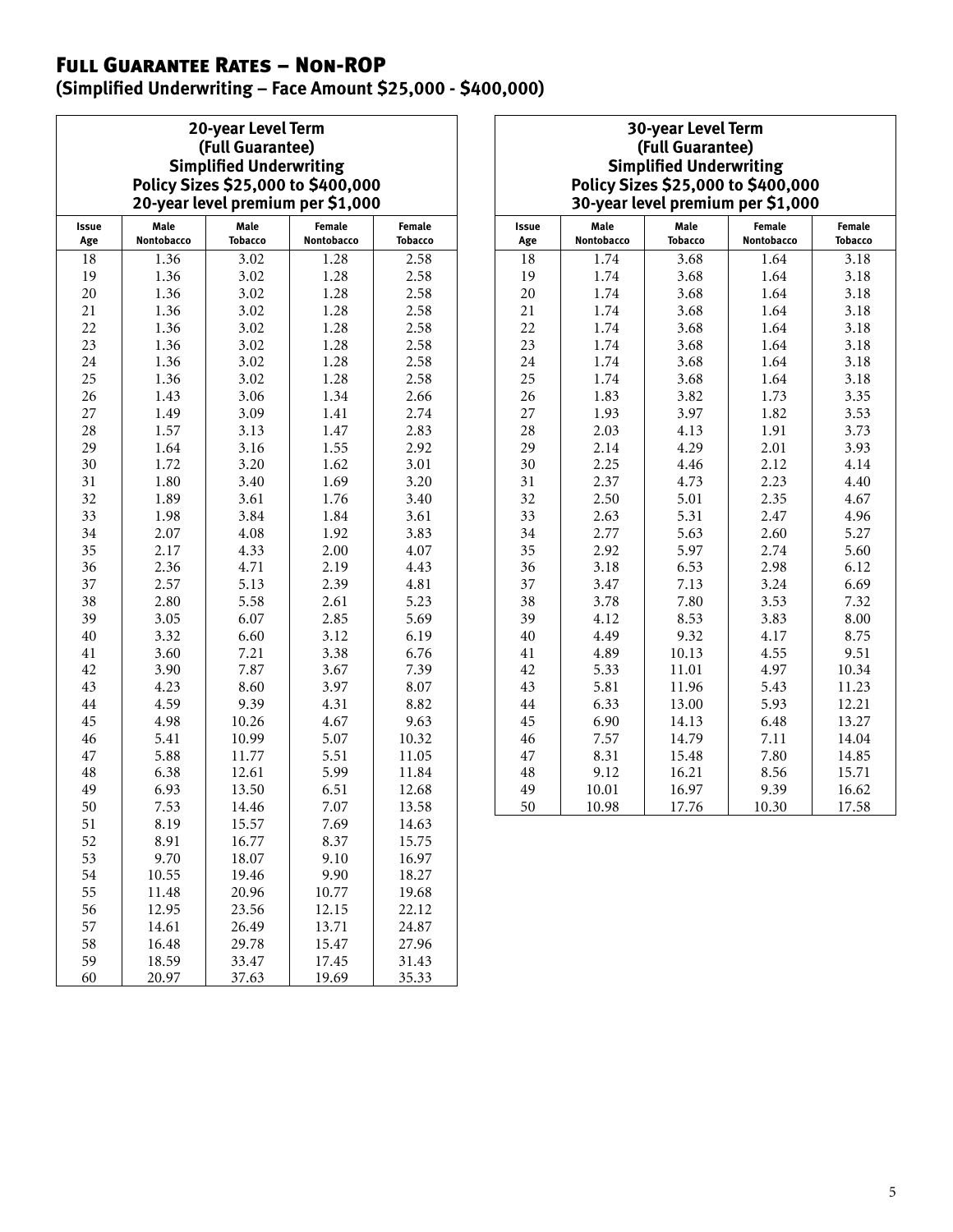## Full Guarantee Rates – ROP

 $\overline{a}$ 

**(Simplified Underwriting – Face Amount \$25,000 - \$400,000)**

|                                                                                          | 20-year Level Term with Return of Premium |                |            |         |  |  |  |                                   |      |      |        |        |  |  |  |  |
|------------------------------------------------------------------------------------------|-------------------------------------------|----------------|------------|---------|--|--|--|-----------------------------------|------|------|--------|--------|--|--|--|--|
| (Full Guarantee)<br><b>Simplified Underwriting</b><br>Policy Sizes \$25,000 to \$400,000 |                                           |                |            |         |  |  |  |                                   |      |      |        |        |  |  |  |  |
|                                                                                          |                                           |                |            |         |  |  |  | 20-year level premium per \$1,000 |      |      |        |        |  |  |  |  |
|                                                                                          |                                           |                |            |         |  |  |  | Issue                             | Male | Male | Female | Female |  |  |  |  |
| Age                                                                                      | Nontobacco                                | <b>Tobacco</b> | Nontobacco | Tobacco |  |  |  |                                   |      |      |        |        |  |  |  |  |
| 18                                                                                       | 4.96                                      | 7.19           | 4.76       | 7.17    |  |  |  |                                   |      |      |        |        |  |  |  |  |
| 19                                                                                       | 5.17                                      | 7.46           | 4.97       | 7.46    |  |  |  |                                   |      |      |        |        |  |  |  |  |
| 20                                                                                       | 5.36                                      | 7.76           | 5.17       | 7.74    |  |  |  |                                   |      |      |        |        |  |  |  |  |
| 21                                                                                       | 5.36                                      | 7.76           | 5.17       | 7.74    |  |  |  |                                   |      |      |        |        |  |  |  |  |
| 22                                                                                       | 5.36                                      | 7.76           | 5.17       | 7.74    |  |  |  |                                   |      |      |        |        |  |  |  |  |
| 23                                                                                       | 5.36                                      | 7.76           | 5.17       | 7.74    |  |  |  |                                   |      |      |        |        |  |  |  |  |
| 24                                                                                       | 5.36                                      | 7.76           | 5.17       | 7.74    |  |  |  |                                   |      |      |        |        |  |  |  |  |
| 25                                                                                       | 5.36                                      | 7.76           | 5.17       | 7.74    |  |  |  |                                   |      |      |        |        |  |  |  |  |
| 26                                                                                       | 5.55                                      | 8.54           | 5.39       | 8.41    |  |  |  |                                   |      |      |        |        |  |  |  |  |
| 27                                                                                       | 5.75                                      | 9.33           | 5.60       | 8.85    |  |  |  |                                   |      |      |        |        |  |  |  |  |
| 28                                                                                       | 6.00                                      | 10.17          | 5.84       | 9.25    |  |  |  |                                   |      |      |        |        |  |  |  |  |
| 29                                                                                       | 6.30                                      | 11.03          | 6.09       | 9.75    |  |  |  |                                   |      |      |        |        |  |  |  |  |
| 30                                                                                       | 6.60                                      | 12.00          | 6.33       | 10.20   |  |  |  |                                   |      |      |        |        |  |  |  |  |
| 31                                                                                       | 6.79                                      | 12.61          | 6.62       | 11.10   |  |  |  |                                   |      |      |        |        |  |  |  |  |
| 32                                                                                       | 6.97                                      | 13.28          | 6.92       | 11.90   |  |  |  |                                   |      |      |        |        |  |  |  |  |
| 33                                                                                       | 7.27                                      | 13.98          | 7.25       | 12.78   |  |  |  |                                   |      |      |        |        |  |  |  |  |
| 34                                                                                       | 7.62                                      | 14.73          | 7.58       | 13.63   |  |  |  |                                   |      |      |        |        |  |  |  |  |
| 35                                                                                       | 7.94                                      | 15.50          | 7.94       | 14.69   |  |  |  |                                   |      |      |        |        |  |  |  |  |
| 36                                                                                       | 8.92                                      | 16.49          | 8.52       | 15.55   |  |  |  |                                   |      |      |        |        |  |  |  |  |
| 37                                                                                       | 10.00                                     | 17.49          | 9.11       | 16.55   |  |  |  |                                   |      |      |        |        |  |  |  |  |
| 38                                                                                       | 10.47                                     | 18.58          | 9.74       | 17.63   |  |  |  |                                   |      |      |        |        |  |  |  |  |
| 39                                                                                       | 10.95                                     | 19.73          | 10.40      | 18.78   |  |  |  |                                   |      |      |        |        |  |  |  |  |
| 40                                                                                       | 11.45                                     | 20.99          | 11.11      | 20.18   |  |  |  |                                   |      |      |        |        |  |  |  |  |
| 41                                                                                       | 12.35                                     | 21.77          | 11.73      | 20.96   |  |  |  |                                   |      |      |        |        |  |  |  |  |
| 42                                                                                       | 13.30                                     | 22.59          | 12.44      | 21.58   |  |  |  |                                   |      |      |        |        |  |  |  |  |
| 43                                                                                       | 14.26                                     | 23.48          | 13.18      | 22.11   |  |  |  |                                   |      |      |        |        |  |  |  |  |
| 44                                                                                       | 15.28                                     | 24.32          | 13.96      | 22.67   |  |  |  |                                   |      |      |        |        |  |  |  |  |
| 45                                                                                       | 16.38                                     | 25.03          | 14.76      | 23.30   |  |  |  |                                   |      |      |        |        |  |  |  |  |
| 46                                                                                       | 17.96                                     | 25.72          | 16.07      | 23.84   |  |  |  |                                   |      |      |        |        |  |  |  |  |
| 47                                                                                       | 19.64                                     | 26.36          | 17.41      | 24.42   |  |  |  |                                   |      |      |        |        |  |  |  |  |
| 48                                                                                       | 21.37                                     | 27.11          | 18.87      | 25.10   |  |  |  |                                   |      |      |        |        |  |  |  |  |
| 49                                                                                       | 23.28                                     | 27.81          | 20.38      | 25.74   |  |  |  |                                   |      |      |        |        |  |  |  |  |
| 50                                                                                       | 25.38                                     | 28.63          | 21.99      | 26.35   |  |  |  |                                   |      |      |        |        |  |  |  |  |

#### **30-year Level Term with Return of Premium (Full Guarantee) Simplified Underwriting Policy Sizes \$25,000 to \$400,000 30-year level premium per \$1,000**

| <b>Issue</b><br>Age | Male<br>Nontobacco | Male<br>Female<br><b>Tobacco</b><br><b>Nontobacco</b> |       | <b>Female</b><br><b>Tobacco</b> |
|---------------------|--------------------|-------------------------------------------------------|-------|---------------------------------|
| 18                  | 3.98               | 6.15                                                  | 3.56  | 5.41                            |
| 19                  | 3.98               | 6.15                                                  | 3.56  | 5.41                            |
| 20                  | 3.98               | 6.15                                                  | 3.56  | 5.41                            |
| 21                  | 4.07               | 6.15                                                  | 3.56  | 5.41                            |
| 22                  | 4.16               | 6.15                                                  | 3.56  | 5.41                            |
| 23                  | 4.16               | 6.15                                                  | 3.56  | 5.41                            |
| 24                  | 4.16               | 6.15                                                  | 3.56  | 5.41                            |
| 25                  | 4.16               | 6.15                                                  | 3.56  | 5.41                            |
| 26                  | 4.26               | 6.46                                                  | 3.67  | 5.73                            |
| 27                  | 4.38               | 6.79                                                  | 3.82  | 6.14                            |
| 28                  | 4.51               | 7.10                                                  | 3.97  | 6.53                            |
| 29                  | 4.64               | 7.46                                                  | 4.14  | 7.00                            |
| 30                  | 4.79               | 7.85                                                  | 4.37  | 7.41                            |
| 31                  | 4.95               | 8.28                                                  | 4.55  | 7.88                            |
| 32                  | 5.13               | 8.67                                                  | 4.77  | 8.45                            |
| 33                  | 5.29               | 9.13                                                  | 4.96  | 8.98                            |
| 34                  | 5.48               | 9.63                                                  | 5.23  | 9.59                            |
| 35                  | 5.69               | 10.21                                                 | 5.53  | 10.19                           |
| 36                  | 6.14               | 10.97                                                 | 5.78  | 10.83                           |
| 37                  | 6.63               | 11.84                                                 | 6.12  | 11.51                           |
| 38                  | 7.14               | 12.87                                                 | 6.46  | 12.22                           |
| 39                  | 7.66               | 13.82                                                 | 6.86  | 13.12                           |
| 40                  | 8.22               | 15.01                                                 | 7.34  | 13.91                           |
| 41                  | 8.80               | 15.80                                                 | 7.87  | 14.46                           |
| 42                  | 9.59               | 16.63                                                 | 8.55  | 14.99                           |
| 43                  | 10.34              | 17.46                                                 | 9.18  | 15.61                           |
| 44                  | 11.14              | 18.59                                                 | 9.84  | 16.24                           |
| 45                  | 12.08              | 19.64                                                 | 10.63 | 16.99                           |
| 46                  | 13.17              | 20.11                                                 | 11.94 | 17.83                           |
| 47                  | 14.29              | 20.59                                                 | 13.26 | 18.41                           |
| 48                  | 15.60              | 21.24                                                 | 14.55 | 19.32                           |
| 49                  | 16.92              | 21.72                                                 | 15.96 | 20.28                           |
| 50                  | 18.34              | 22.38                                                 | 17.30 | 20.92                           |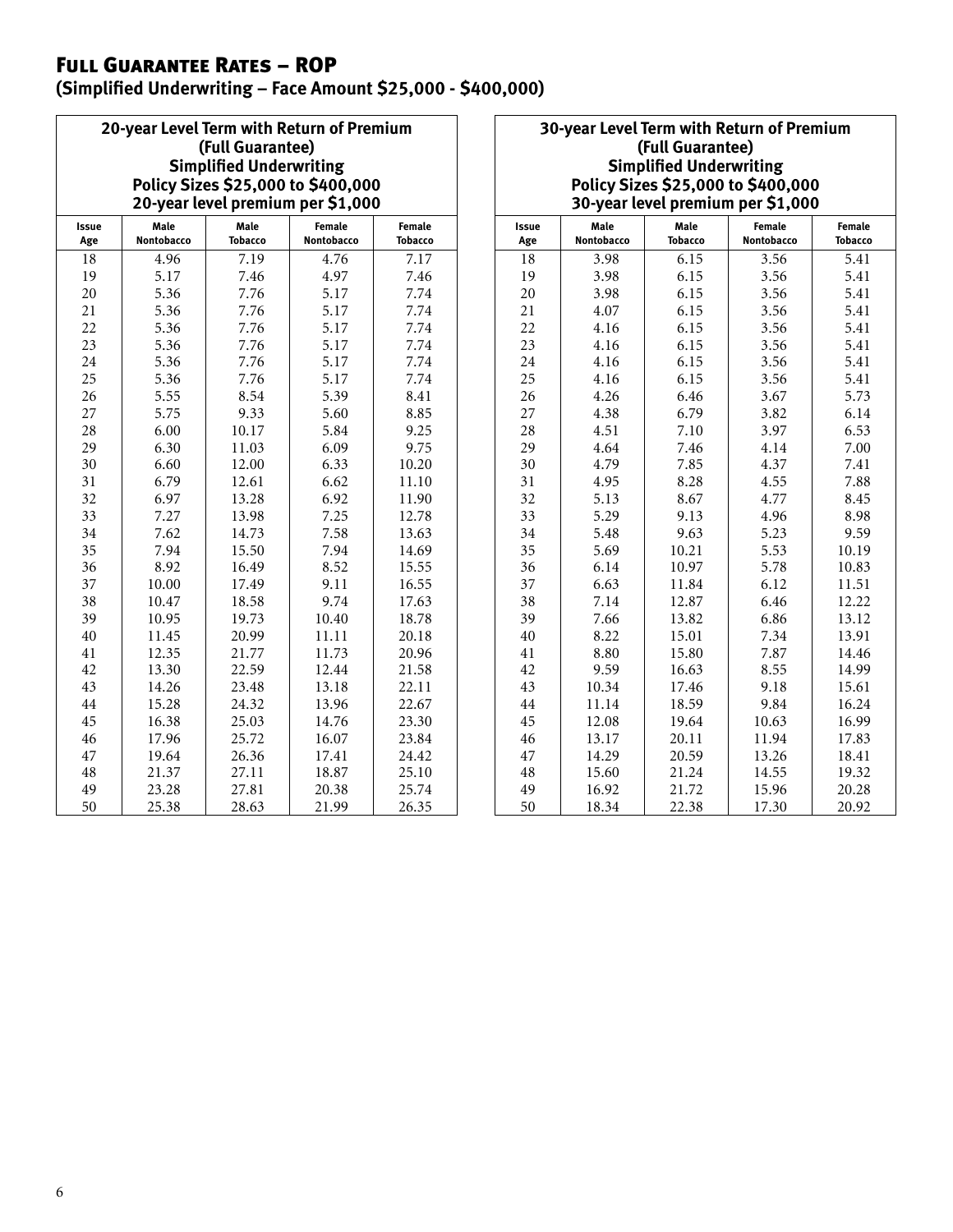### **RIDERS**

|              | <b>18-month Disability Income Rider</b><br>Per \$100 of Monthly Benefit |                        |                      |                          |              |                    | Per \$100 of Monthly Benefit | 30-month Disability Income Rider |                          |
|--------------|-------------------------------------------------------------------------|------------------------|----------------------|--------------------------|--------------|--------------------|------------------------------|----------------------------------|--------------------------|
| Issue<br>Age | Male<br>Nontobacco                                                      | Male<br><b>Tobacco</b> | Female<br>Nontobacco | Female<br><b>Tobacco</b> | Issue<br>Age | Male<br>Nontobacco | Male<br><b>Tobacco</b>       | Female<br>Nontobacco             | Female<br><b>Tobacco</b> |
| $18\,$       | 7.51                                                                    | 7.57                   | 10.48                | 10.58                    | 18           | 9.42               | 9.51                         | 12.62                            | 12.74                    |
| 19           | 7.51                                                                    | 7.57                   | 10.48                | 10.58                    | 19           | 9.42               | 9.51                         | 12.62                            | 12.74                    |
| $20\,$       | 7.51                                                                    | 7.57                   | 10.48                | 10.58                    | 20           | 9.42               | 9.51                         | 12.62                            | 12.74                    |
| 21           | 7.51                                                                    | 7.57                   | 10.48                | 10.58                    | 21           | 9.42               | 9.51                         | 12.62                            | 12.74                    |
| 22           | 7.51                                                                    | 7.57                   | 10.48                | 10.58                    | 22           | 9.42               | 9.51                         | 12.62                            | 12.74                    |
| 23           | 7.51                                                                    | 7.57                   | 10.48                | 10.58                    | 23           | 9.42               | 9.51                         | 12.62                            | 12.74                    |
| 24           | 7.51                                                                    | 7.57                   | 10.48                | 10.58                    | 24           | 9.42               | 9.51                         | 12.62                            | 12.74                    |
| 25           | 7.51                                                                    | 7.57                   | 10.48                | 10.58                    | 25           | 9.42               | 9.51                         | 12.62                            | 12.74                    |
| 26           | 7.51                                                                    | 7.57                   | 10.48                | 10.58                    | 26           | 9.42               | 9.51                         | 12.62                            | 12.74                    |
| 27           | 7.51                                                                    | 7.57                   | 10.48                | 10.58                    | 27           | 9.42               | 9.51                         | 12.62                            | 12.74                    |
| $28\,$       | 7.51                                                                    | 7.57                   | 10.48                | 10.58                    | 28           | 9.42               | 9.51                         | 12.62                            | 12.74                    |
| 29           | 7.51                                                                    | 7.57                   | 10.48                | 10.58                    | 29           | 9.42               | 9.51                         | 12.62                            | 12.74                    |
| 30           | 8.48                                                                    | 8.55                   | 11.71                | 11.82                    | 30           | 10.69              | 10.81                        | 14.18                            | 14.32                    |
| 31           | 8.97                                                                    | 9.05                   | 12.36                | 12.48                    | 31           | 11.35              | 11.50                        | 15.06                            | 15.21                    |
| 32           | 9.52                                                                    | 9.60                   | 13.09                | 13.22                    | 32           | 12.10              | 12.28                        | 16.05                            | 16.21                    |
| 33           | 10.07                                                                   | 10.16                  | 13.86                | 14.00                    | 33           | 12.87              | 13.09                        | 17.11                            | 17.28                    |
| 34           | 10.65                                                                   | 10.75                  | 14.65                | 14.80                    | 34           | 13.69              | 13.95                        | 18.22                            | 18.41                    |
| 35           | 11.14                                                                   | 11.25                  | 15.39                | 15.55                    | 35           | 14.40              | 14.71                        | 19.30                            | 19.50                    |
| 36           | 11.77                                                                   | 11.98                  | 15.95                | 16.38                    | 36           | 15.24              | 15.68                        | 20.05                            | 20.55                    |
| 37           | 12.43                                                                   | 12.74                  | 16.55                | 17.29                    | 37           | 16.12              | 16.68                        | 20.86                            | 21.70                    |
| 38           | 13.10                                                                   | 13.54                  | 17.13                | 18.20                    | 38           | 17.01              | 17.74                        | 21.64                            | 22.85                    |
| 39           | 13.79                                                                   | 14.37                  | 17.71                | 19.16                    | 39           | 17.94              | 18.84                        | 22.43                            | 24.07                    |
| 40           | 14.49                                                                   | 15.25                  | 18.33                | 20.20                    | 40           | 18.90              | 20.00                        | 23.27                            | 25.38                    |
| 41           | 15.22                                                                   | 16.16                  | 18.92                | 21.25                    | 41           | 19.88              | 21.21                        | 24.09                            | 26.72                    |
| $42\,$       | 15.98                                                                   | 17.12                  | 19.56                | 22.40                    | 42           | 20.91              | 22.49                        | 24.96                            | 28.18                    |
| 43           | 16.71                                                                   | 18.08                  | 20.17                | 23.57                    | 43           | 21.91              | 23.77                        | 25.81                            | 29.66                    |
| $44\,$       | 17.51                                                                   | 19.14                  | 20.82                | 24.84                    | 44           | 23.01              | 25.18                        | 26.71                            | 31.28                    |
| 45           | 18.44                                                                   | 20.37                  | 21.51                | 26.23                    | 45           | 24.28              | 26.83                        | 27.68                            | 33.05                    |
| 46           | 19.89                                                                   | 22.21                  | 22.82                | 28.46                    | 46           | 26.24              | 29.28                        | 29.45                            | 35.88                    |
| 47           | 21.38                                                                   | 24.15                  | 24.19                | 30.86                    | 47           | 28.27              | 31.88                        | 31.30                            | 38.94                    |
| 48           | 22.92                                                                   | 26.21                  | 25.53                | 33.37                    | 48           | 30.38              | 34.62                        | 33.14                            | 42.13                    |
| 49           | 24.51                                                                   | 28.38                  | 26.89                | 36.03                    | 49           | 32.56              | 37.54                        | 35.00                            | 45.52                    |
| 50           | 26.15                                                                   | 30.69                  | 28.27                | 38.86                    | 50           | 34.83              | 40.63                        | 36.91                            | 49.14                    |
| 51           | 27.85                                                                   | 33.13                  | 29.67                | 41.88                    | 51           | 37.19              | 43.93                        | 39.41                            | 53.00                    |
| 52           | 29.60                                                                   | 35.74                  | 31.08                | 45.11                    | 52           | 39.65              | 47.45                        | 42.02                            | 57.14                    |
| 53           | 31.42                                                                   | 38.52                  | 32.50                | 48.57                    | 53           | 42.20              | 51.22                        | 44.72                            | 61.58                    |
| 54           | 33.31                                                                   | 41.49                  | 33.95                | 52.28                    | 54           | 44.86              | 55.25                        | 47.54                            | 66.36                    |
| 55           | 35.56                                                                   | 45.06                  | 35.76                | 56.83                    | 55           | 48.05              | 60.10                        | 50.92                            | 72.21                    |

The insured can apply (at issue) for a maximum monthly disability income benefit equal to the lesser of:

- 1.5 percent of the face amount at issue or
- \$3,000 per month or
- 60 percent of their gross income

**Note:** Accurate premiums **cannot** be calculated when you combine 20- or 30-year Level Term with Return of Premium with any of the riders. Please use WinFlex to generate an accurate premium when combining Level Term with Return of Premium and riders.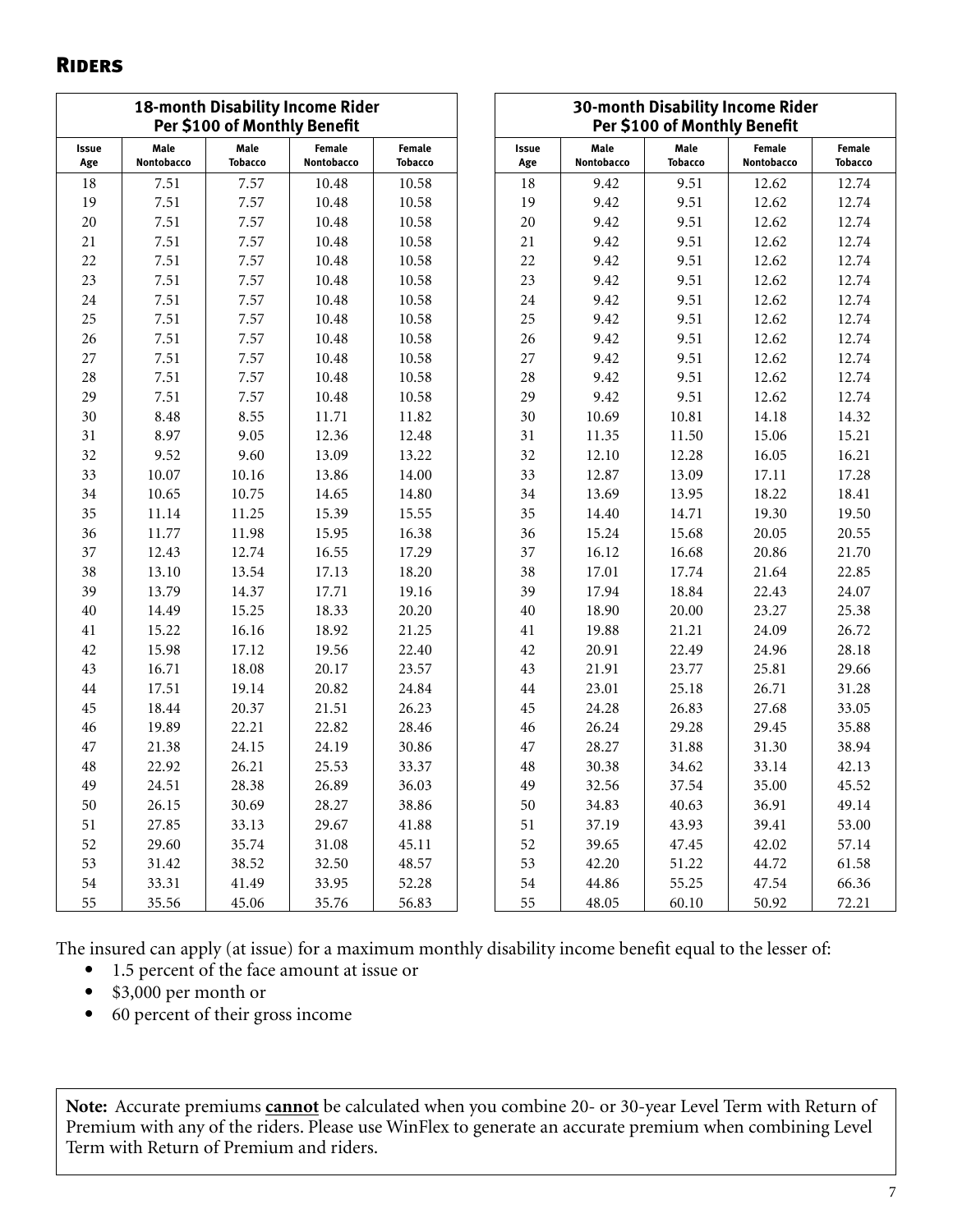| <b>Accidental Death Benefit Rider</b><br>Does Not Vary By Sex or Risk Class |                  |  |  |  |  |
|-----------------------------------------------------------------------------|------------------|--|--|--|--|
| Issue<br>Age                                                                | Rate per \$1,000 |  |  |  |  |
| 18                                                                          | 1.00             |  |  |  |  |
| 19                                                                          | 1.00             |  |  |  |  |
| 20                                                                          | 1.00             |  |  |  |  |
| 21                                                                          | 1.00             |  |  |  |  |
| 22                                                                          | 1.00             |  |  |  |  |
| 23                                                                          | 1.00             |  |  |  |  |
| 24                                                                          | 1.00             |  |  |  |  |
| 25                                                                          | 1.00             |  |  |  |  |
| 26                                                                          | 1.00             |  |  |  |  |
| 27                                                                          | 1.00             |  |  |  |  |
| 28                                                                          | 1.00             |  |  |  |  |
| 29                                                                          | 1.00             |  |  |  |  |
| 30                                                                          | 1.00             |  |  |  |  |
| 31                                                                          | 1.00             |  |  |  |  |
| 32                                                                          | 1.00             |  |  |  |  |
| 33                                                                          | 1.00             |  |  |  |  |
| 34                                                                          | 1.00             |  |  |  |  |
| 35                                                                          | 1.00             |  |  |  |  |
| 36                                                                          | 1.02             |  |  |  |  |
| 37                                                                          | 1.04             |  |  |  |  |
| 38                                                                          | 1.06             |  |  |  |  |
| 39                                                                          | 1.08             |  |  |  |  |
| 40                                                                          | 1.10             |  |  |  |  |
| 41                                                                          | 1.12             |  |  |  |  |
| 42                                                                          | 1.14             |  |  |  |  |
| 43                                                                          | 1.16             |  |  |  |  |
| 44                                                                          | 1.18             |  |  |  |  |
| 45                                                                          | 1.20             |  |  |  |  |
| 46                                                                          | 1.23             |  |  |  |  |
| 47                                                                          | 1.25             |  |  |  |  |
| 48                                                                          | 1.28             |  |  |  |  |
| 49                                                                          | 1.32             |  |  |  |  |
| 50                                                                          | 1.35             |  |  |  |  |
| 51                                                                          | 1.38             |  |  |  |  |
| 52                                                                          | 1.42             |  |  |  |  |
| 53                                                                          | 1.46             |  |  |  |  |
| 54                                                                          | 1.50             |  |  |  |  |
| 55                                                                          | 1.55             |  |  |  |  |

Available Face Amounts: Ages 18-25 = \$10,000 - \$100,000 Ages  $26 - 55 = $10,000 - $250,000$ (Or the face amount if less)

**Note:** Accurate premiums **cannot** be calculated when you combine 20- or 30-year Level Term with Return of Premium with any of the riders. Please use WinFlex to generate an accurate premium when combining Level Term with Return of Premium and riders.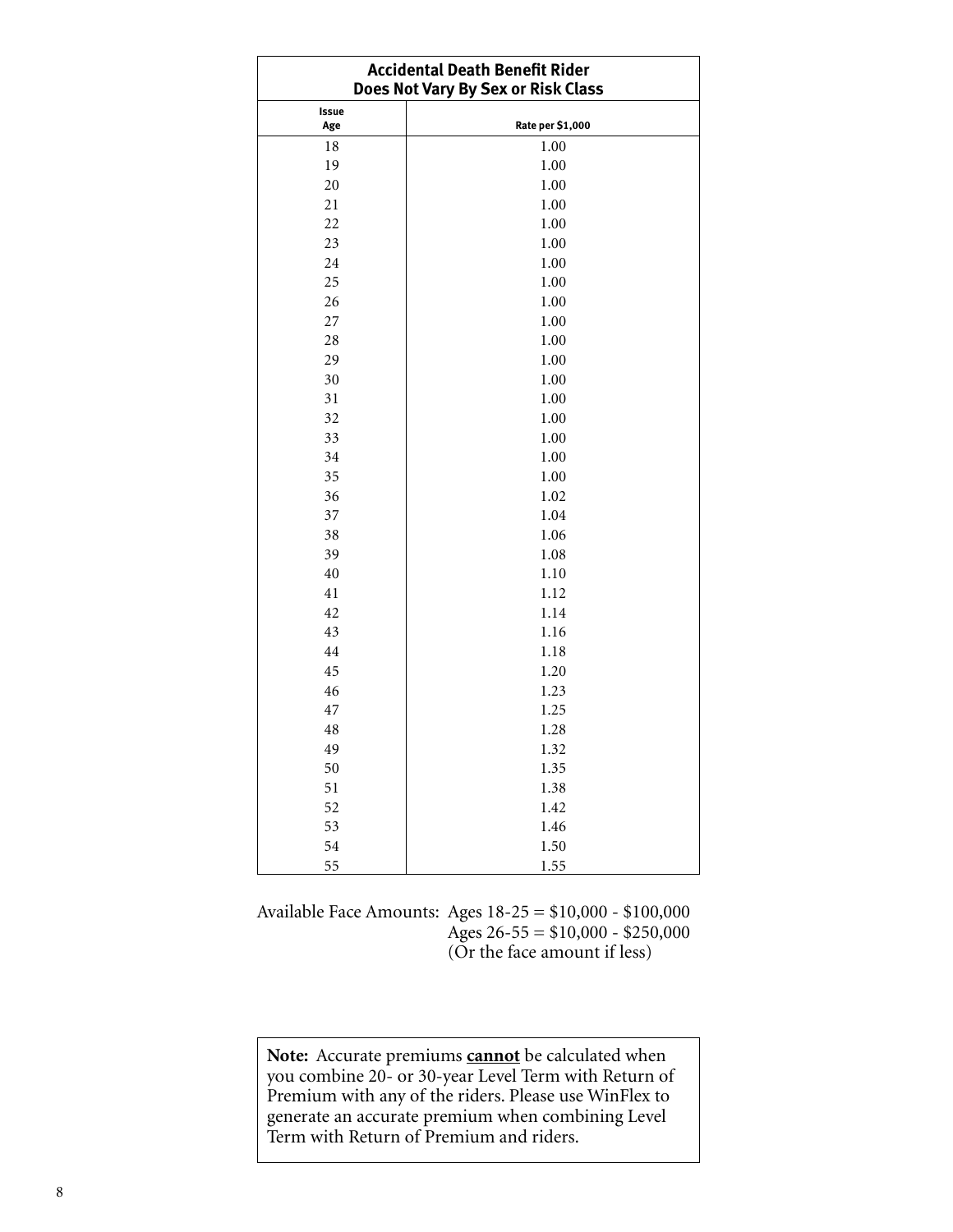## **Children's Rider**

Issue Ages – 15 days – 20 years of age. \$ 5,000 = \$7.20/per Unit  $$10,000 = $7.20/per$  Unit

## **Waiver of Premium**

Issue Ages – 18-55 .07 Annual rate